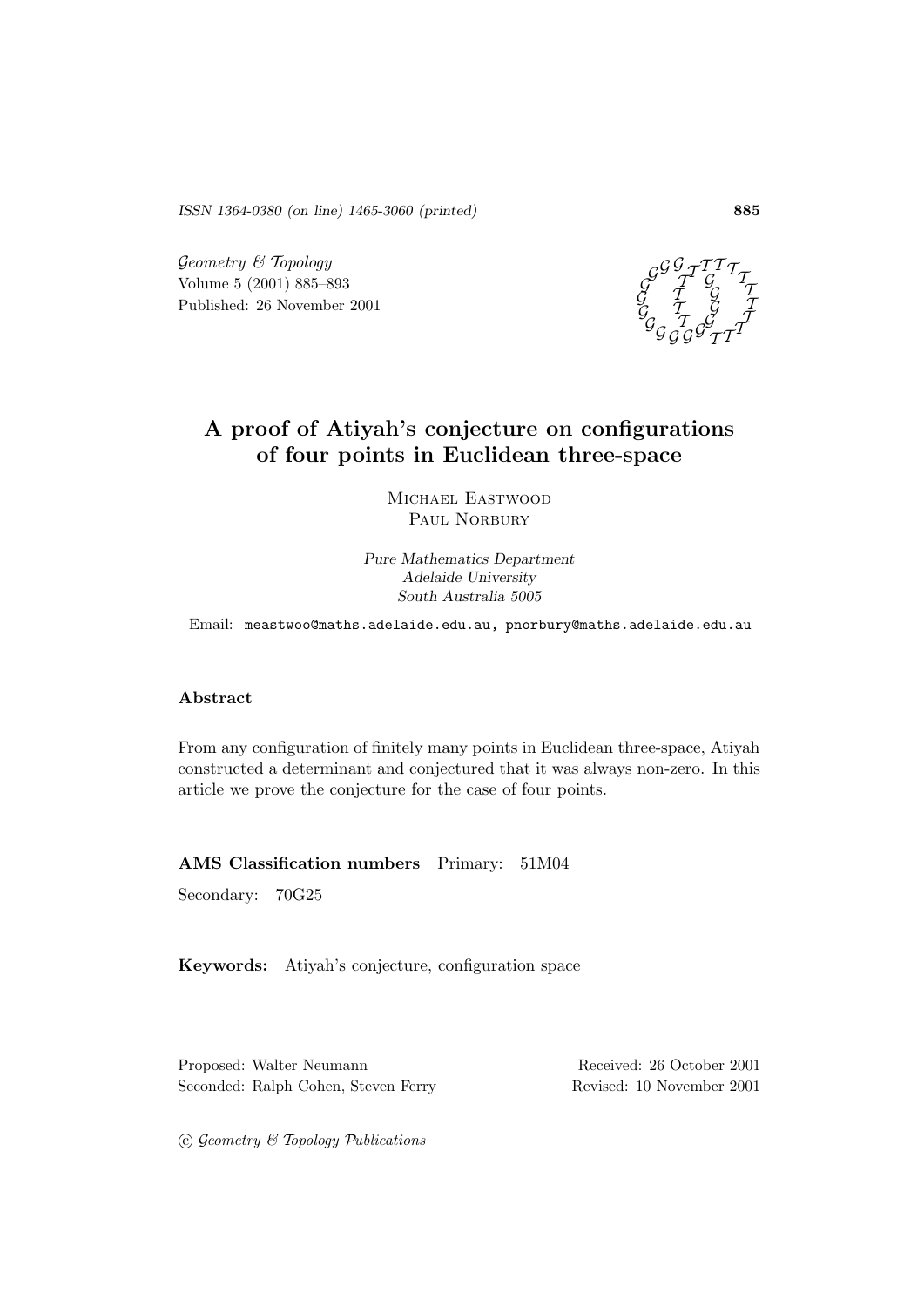Consider  $n$  distinct points in Euclidean three-space. Fixing attention on one of these points, the others give rise to  $n-1$  points on its sphere of vision. Thinking of this as the Riemann sphere gives a monic polynomial of degree  $\leq n-1$ , having as its zeroes the points not equal to the point chosen to be  $\infty$ . We may regard its coefficients as a complex *n*-vector (for degree  $d < n - 1$ , its first  $n-1-d$  coefficients are deemed to be zero). Repeating this exercise for each of the *n* points gives *n* such vectors and hence an  $n \times n$  matrix. In [1, 2], Atiyah conjectured that a matrix constructed in this way cannot be singular. In [3], Atiyah and Sutcliffe amass a great deal of numerical evidence for this conjecture and formulate a series of further conjectures based on the geometry that their numerical studies apparently reveal.

In spite of overwhelming evidence in its favour, the basic conjecture, as stated above, remains surprisingly resistant. The case  $n = 3$  is not too hard: a geometric argument is given in [1] and an algebraic one in [2]. In this article we establish the case  $n = 4$ .

## **1 Normalisation**

In describing Atiyah's conjecture above we used only the directions defined by pairs of points amongst the  $n$  points. It turns out to be far more natural to keep track of scale as well as direction, in particular in order to see what happens if we rotate the sphere of directions in  $\mathbb{R}^3$ , obtaining a different identification with the Riemann sphere. We will use the Hopf mapping

$$
\mathbb{C}^2 \ni \left( \begin{array}{c} w_1 \\ w_2 \end{array} \right) \xrightarrow{h} \left( \begin{array}{c} (|w_1|^2 - |w_2|^2)/2 \\ w_1 \bar{w}_2 \end{array} \right) \in \mathbb{R} \times \mathbb{C} \cong \mathbb{R}^3
$$

as follows. This mapping intertwines the action of  $SU(2)$  on  $\mathbb{C}^2$  with the action of SO(3) on  $\mathbb{R}^3$  and descends to an isomorphism from  $\mathbb{CP}_1$  to the sphere of rays through the origin in  $\mathbb{R}^3$ . Therefore, for each point in  $\mathbb{R}^3 \setminus \{0\}$ , we may choose a corresponding point in  $\mathbb{C}^2 \setminus \{0\}$  defined up to phase. Their symmetric tensor product lies in

$$
\bigodot^{n-1}\mathbb{C}^2\cong\mathbb{C}^n
$$

and is also well-defined up to phase. We may regard this as normalising, up to phase, the complex  $n$ -vectors appearing in our initial formulation of Atiyah's conjecture. If we now construct the columns of an  $n \times n$  matrix M in this way, then  $\det M$  is well-defined up to phase and  $|\det M|^2$  is invariant under Euclidean motions.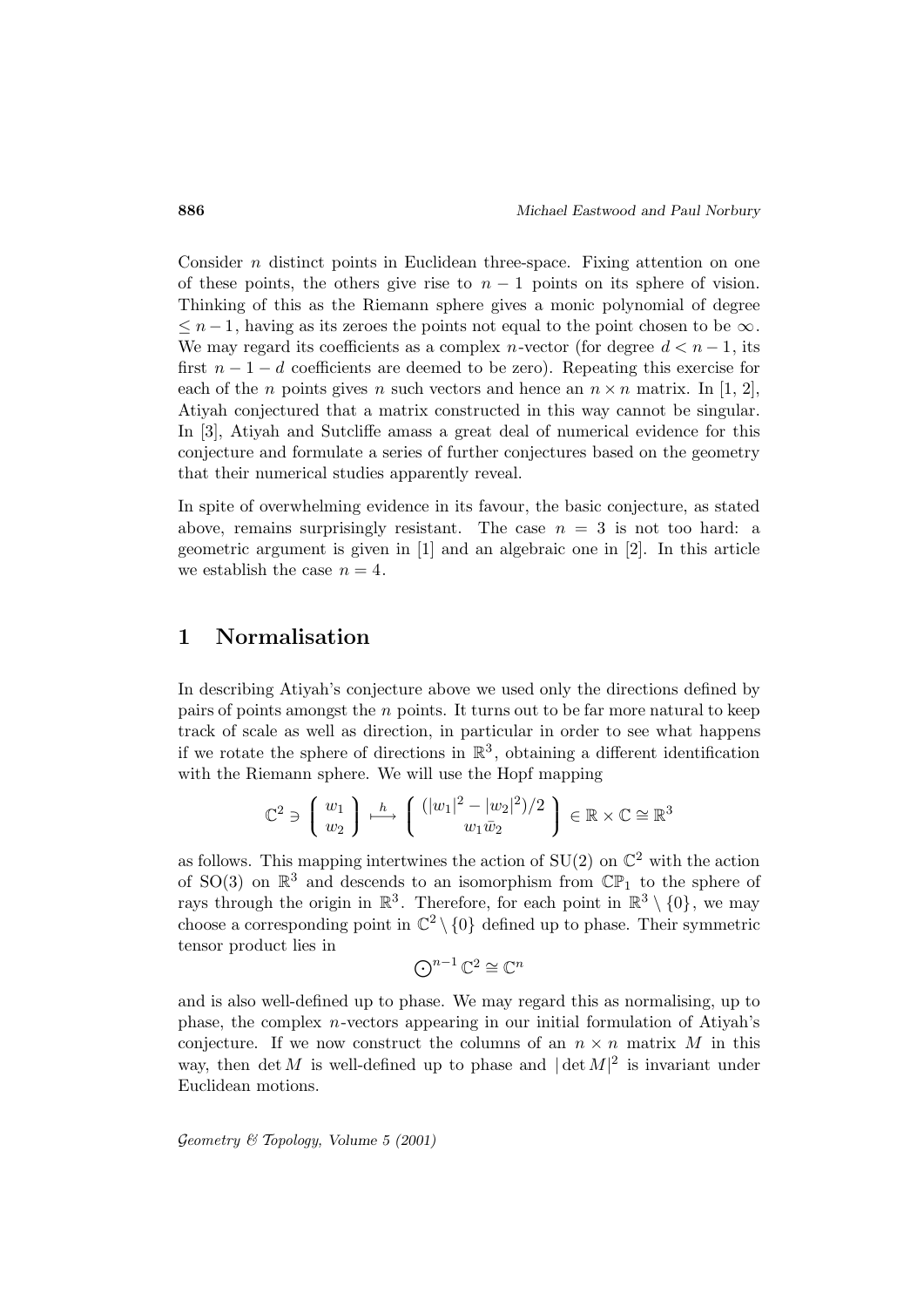*Atiyah's Conjecture* **887**

Following Atiyah and Sutcliffe  $[3]$ , we may normalize det M further. Consider the mapping

$$
\mathbb{C}^2 \ni \left( \begin{array}{c} w_1 \\ w_2 \end{array} \right) \stackrel{\sigma}{\longmapsto} \left( \begin{array}{c} -\bar{w}_2 \\ \bar{w}_1 \end{array} \right) \in \mathbb{C}^2,
$$

observing that  $h(\sigma(w)) = -h(w)$  for all  $w \in \mathbb{C}^2$ . Also note that

$$
\sigma(e^{i\theta}w) = e^{-i\theta}\sigma(w) \quad \text{and} \quad \sigma(\sigma(w)) = -w.
$$
 (1)

Fix an ordering for our original n points in  $\mathbb{R}^3$ . Each pair of these points contributes twice to  $\det M$ , once when the later point is viewed from the earlier and once when this view is reversed. We mandate using w and  $\sigma(w)$ , respectively, in lifting to  $\mathbb{C}^2$ . By virtue of (1), both the phase ambiguity  $w \mapsto e^{i\theta}w$  and the ordering ambiguity cancel from  $\det M$ . In conclusion,  $\det M$  is invariant under Euclidean motions. It is easy to check that  $\det M$  is replaced by its complex conjugate under reflection. In particular, if all points lie in a plane then the determinant is real. For further details see  $[2, 3]$ . We shall call det  $M$ , normalised in this way, the Atiyah determinant. In  $[3]$  a scale invariant normalisation D is used. The two normalisations are related by

$$
\det M = D \cdot \prod_{i > j} (2r_{ij})
$$

where  $r_{ij}$  is the distance between the  $i^{\text{th}}$  and  $j^{\text{th}}$  points.

We are free to use Euclidean motions to place points in convenient locations. Let us do this to verify the conjecture when  $n = 3$ , choosing the three points in  $\mathbb{R}\times\mathbb{C}$  to be

$$
\left(\begin{array}{c}0\\0\end{array}\right) \quad \left(\begin{array}{c}0\\a\end{array}\right) \quad \left(\begin{array}{c}0\\z\end{array}\right)
$$

with a real. They form a triangle with side lengths a,  $b = |z|$ , and  $c = |a - z|$ . We may use the following

$$
\frac{1}{\sqrt{a}} \begin{pmatrix} a \\ a \end{pmatrix} \xrightarrow{h} \begin{pmatrix} 0 \\ a \end{pmatrix} \xrightarrow{\frac{1}{\sqrt{b}} \begin{pmatrix} b \\ \overline{z} \end{pmatrix}} \xrightarrow{h} \begin{pmatrix} 0 \\ z \end{pmatrix}
$$

$$
\frac{1}{\sqrt{a}} \begin{pmatrix} -a \\ a \end{pmatrix} \xrightarrow{h} \begin{pmatrix} 0 \\ -a \end{pmatrix} \xrightarrow{\frac{1}{\sqrt{c}} \begin{pmatrix} c \\ \overline{z} - a \end{pmatrix} \xrightarrow{h} \begin{pmatrix} 0 \\ z - a \end{pmatrix}
$$

$$
\frac{1}{\sqrt{b}} \begin{pmatrix} -z \\ b \end{pmatrix} \xrightarrow{h} \begin{pmatrix} 0 \\ -z \end{pmatrix} \xrightarrow{\frac{1}{\sqrt{c}} \begin{pmatrix} a-z \\ c \end{pmatrix} \xrightarrow{h} \begin{pmatrix} 0 \\ a-z \end{pmatrix}
$$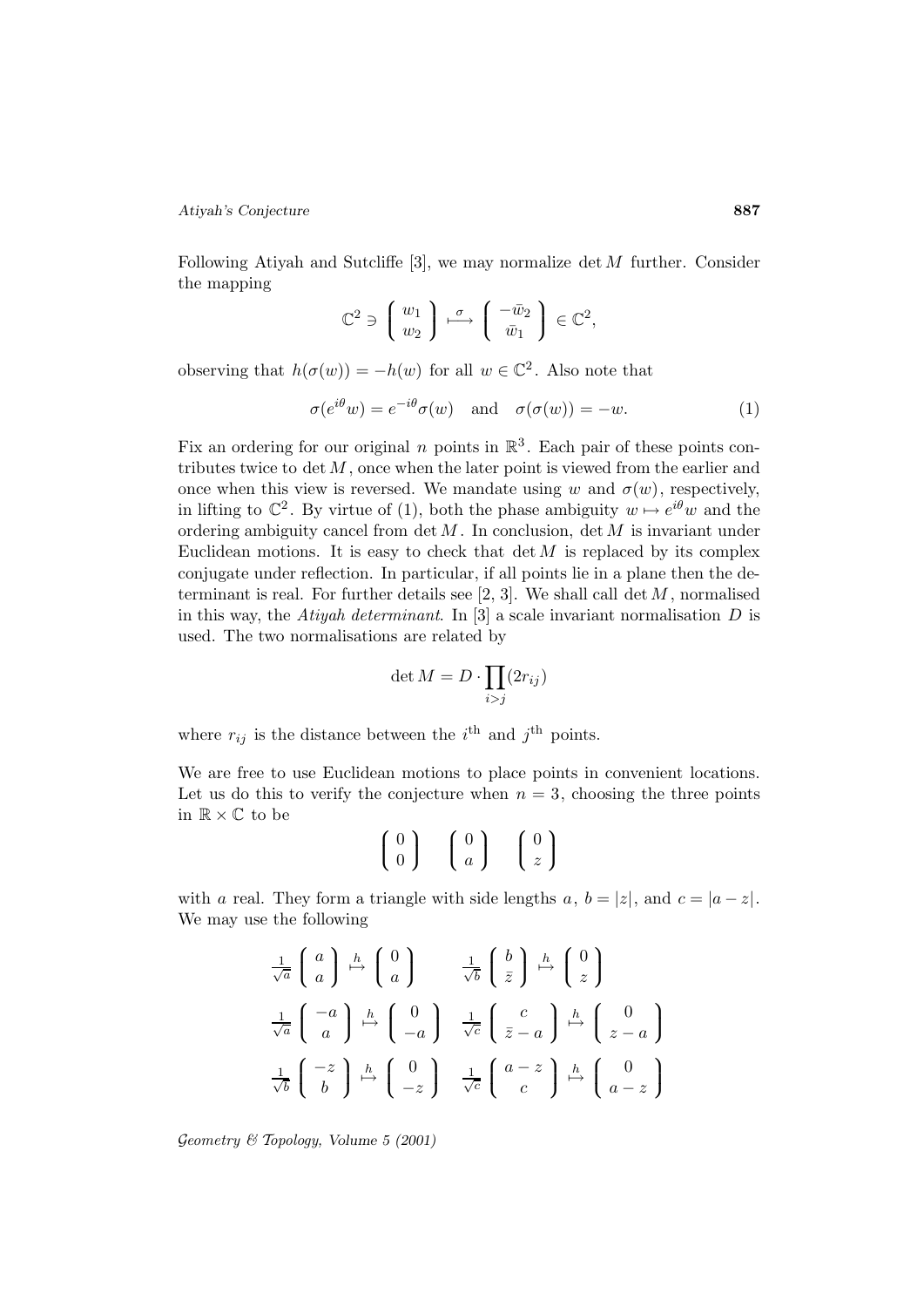in computing det  $M$ . We obtain

$$
\frac{1}{abc} \begin{vmatrix} ab & -ac & -z(a-z) \\ a\bar{z} + ab & -a(\bar{z} - a) + ac & -zc + b(a-z) \\ a\bar{z} & a(\bar{z} - a) & bc \end{vmatrix}
$$
  
=  $a((z + \bar{z})(c - a - b) + 2b(a + b + 3c))$   
=  $(a^2 + b^2 - c^2)(c - a - b) + 2ab(a + b + 3c)$   
=  $d_3(a, b, c) + 8abc$ ,

where

$$
d_3(a, b, c) = (a + b - c)(b + c - a)(c + a - b).
$$
 (2)

The triangle inequalities imply that  $d_3(a, b, c) \geq 0$  with equality if and only if the points lie on a line. Therefore  $\det M \geq 8abc > 0$  and, in particular, is non-zero, as required.

## **2** The case  $n = 4$

**Theorem 1** *For any four points in*  $\mathbb{R}^3$ *, the Atiyah determinant is non-zero.* 

**Proof** Choose the four points in  $\mathbb{R}^3 = \mathbb{R} \times \mathbb{C}$  to be  $\sqrt{ }$  $\begin{pmatrix} 0 \\ z_1 \end{pmatrix}$  $\mathbf{A}$  $\int$  $\sqrt{ }$  $\begin{pmatrix} 0 \\ z_2 \end{pmatrix}$  $\mathbf{A}$  $\int$  $\sqrt{ }$  $\begin{pmatrix} 0 \\ z_3 \end{pmatrix}$  $\mathbf{r}$  $\int$  $\sqrt{ }$  $\left\lceil \frac{r}{0} \right\rceil$  $\mathbf{A}$  $\int$ .

 $\overline{z_1}$ 

Put  $z_{ij} = z_i - z_j$  for  $i > j$  and label the distances between points by  $r_{ij}$ . We define  $z_4 = 0$  so that  $z_{4j} = -z_j$ . Thus,  $r_{ij}^2 = |z_{ij}|^2$  for  $i < 4$  and  $r_{4j}^2 =$  $r^2 + |z_{4j}|^2$ .

 $\overline{z_3}$ 

0

 $z_2$ 

For  $j < i < 4$  the vector running from the j<sup>th</sup> point to the i<sup>th</sup> point may be lifted to

$$
w = \frac{1}{\sqrt{r_{ij}}} \begin{pmatrix} r_{ij} \\ \bar{z}_{ij} \end{pmatrix}, \text{ with } \sigma(w) = \frac{1}{\sqrt{r_{ij}}} \begin{pmatrix} -z_{ij} \\ r_{ij} \end{pmatrix}.
$$

Similarly, if we put  $R_{4j} = r_{4j} + r$  for  $j < 4$ , then

$$
w = \frac{1}{\sqrt{R_{4j}}} \left( \begin{array}{c} R_{4j} \\ \bar{z}_{4j} \end{array} \right) \text{ and } \sigma(w) = \frac{1}{\sqrt{R_{4j}}} \left( \begin{array}{c} -z_{4j} \\ R_{4j} \end{array} \right)
$$

lift to  $\mathbb{C}^2$  the vectors in  $\mathbb{R}^3$  joining the j<sup>th</sup> point to the 4<sup>th</sup> point and vice versa. For each of the four points, the coefficients of the corresponding third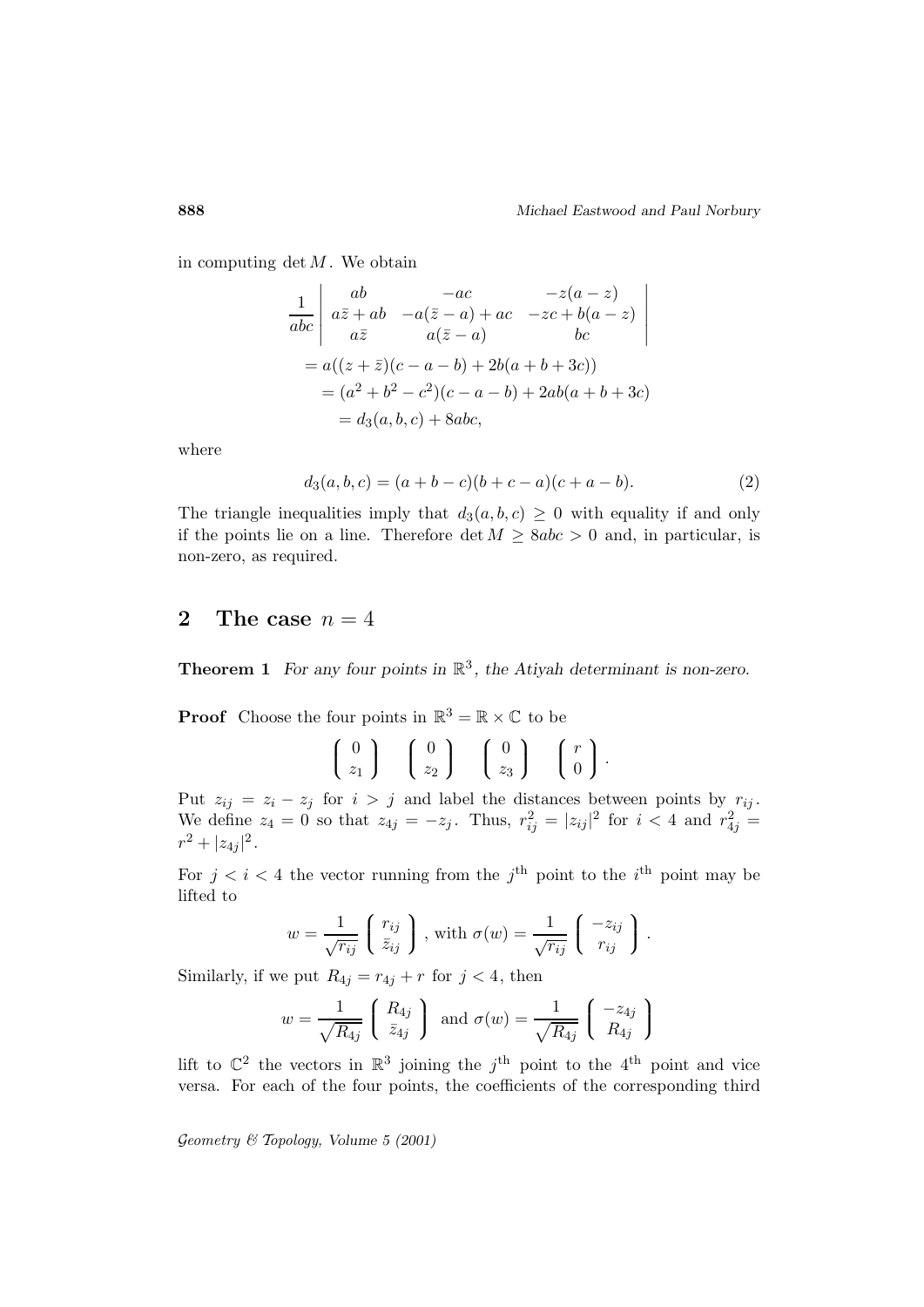#### *Atiyah's Conjecture* **889**

degree polynomial give the following four vectors:

$$
v_{1} = \frac{1}{\sqrt{r_{21}r_{31}R_{41}}} \begin{pmatrix} r_{21}r_{31}\bar{z}_{41} + r_{21}R_{41}\bar{z}_{31} + r_{31}R_{41}\bar{z}_{21} \\ r_{21}\bar{z}_{31}\bar{z}_{41} + r_{21}R_{41}\bar{z}_{31} + r_{31}R_{41}\bar{z}_{21}\bar{z}_{31} \\ \bar{z}_{21}\bar{z}_{31}\bar{z}_{41} + R_{41}\bar{z}_{21}\bar{z}_{31} \end{pmatrix}
$$

$$
v_{2} = \frac{1}{\sqrt{r_{32}R_{42}r_{21}}} \begin{pmatrix} -r_{32}R_{42}z_{11} \\ -r_{32}z_{21}\bar{z}_{42} + r_{32}R_{42}z_{12} \\ r_{32}r_{21}\bar{z}_{42} - z_{21}\bar{z}_{32}\bar{z}_{42} + R_{42}\bar{z}_{32}r_{21} \\ \bar{z}_{32}r_{21}\bar{z}_{42} \end{pmatrix}
$$

$$
v_{3} = \frac{1}{\sqrt{R_{43}r_{31}r_{32}}} \begin{pmatrix} z_{31}z_{32}\bar{z}_{43} - z_{31}R_{43}r_{32} - z_{32}R_{43}r_{31} \\ -z_{31}z_{32}\bar{z}_{43} - z_{31}R_{43}r_{32} - z_{32}R_{43}r_{31} \\ -z_{31}r_{32}\bar{z}_{43} - z_{32}r_{31}\bar{z}_{43} + R_{43}r_{31}r_{32} \\ r_{31}r_{32}\bar{z}_{43} \end{pmatrix}
$$

$$
v_{4} = \frac{1}{\sqrt{R_{41}R_{42}R_{43}}} \begin{pmatrix} -z_{41}z_{42}z_{43} \\ z_{41}z_{42}R_{43} + z_{41}z_{43}R_{42} + z_{42}z_{43}R_{41} \\ -z_{41}R_{42}R_{43} - z_{42}R_{41}R_{43} - z_{43}R_{41}R_{42} \\ R_{41}R_{42}R_{
$$

and we may take M to be the matrix with column vectors  $v_i$ . Hence,

$$
\det M = P/(r_{21}r_{31}r_{32}R_{41}R_{42}R_{43})
$$

where  $P$  is a polynomial consisting of monomials each of which contains one of  $r_{ij}^2$ ,  $r_{ij}z_{ij}$ ,  $r_{ij}\bar{z}_{ij}$ , or  $z_{ij}\bar{z}_{ij}$  for each  $j \leq i \leq 4$ , and one of  $R_{4j}^2$ ,  $R_{4j}z_{4j}$ ,  $R_{4j}\bar{z}_{4j}$ , or  $z_{4j}\bar{z}_{4j}$ . Since  $z_{ij}\bar{z}_{ij} = r_{ij}^2$ , each monomial is divisible by  $r_{ij}$  and, since  $|z_{4j}|^2 = R_{4j}(r_{4j} - r)$ , each monomial is divisible by  $R_{4j}$ . Therefore, we can divide by the factor of  $r_{21}r_{31}r_{32}R_{41}R_{42}R_{43}$  leaving monomials with one of  $r_{ij}$ ,  $z_{ij}$  or  $\bar{z}_{ij}$  for each  $j < i < 4$ , and one of  $(r_{4j} + r)$ ,  $z_{4j}$ ,  $\bar{z}_{4j}$  or  $(r_{4j} - r)$ . It follows that  $\det M$  is now expressed as a homogeneous degree 6 polynomial in  $r, r_{ij}, z_{ij} \text{ and } \bar{z}_{ij} \text{ for } j < i \leq 4.$ 

Recall that  $\det M$  is invariant under Euclidean motions. Moreover, the six distances  $r_{ij}$  determine our configuration of four points. Also, notice that these distances are constrained only by triangle inequalities. Hence, the Atiyah determinant det M may be regarded as a function of the independent variables  $r_{ij}$ . We claim that

- $\Re(\det M)$  is a polynomial in  $r_{ij}$  (homogeneous of degree 6).
- $|\det M|^2$  is a polynomial in  $r_{ij}$  (homogeneous of degree 12).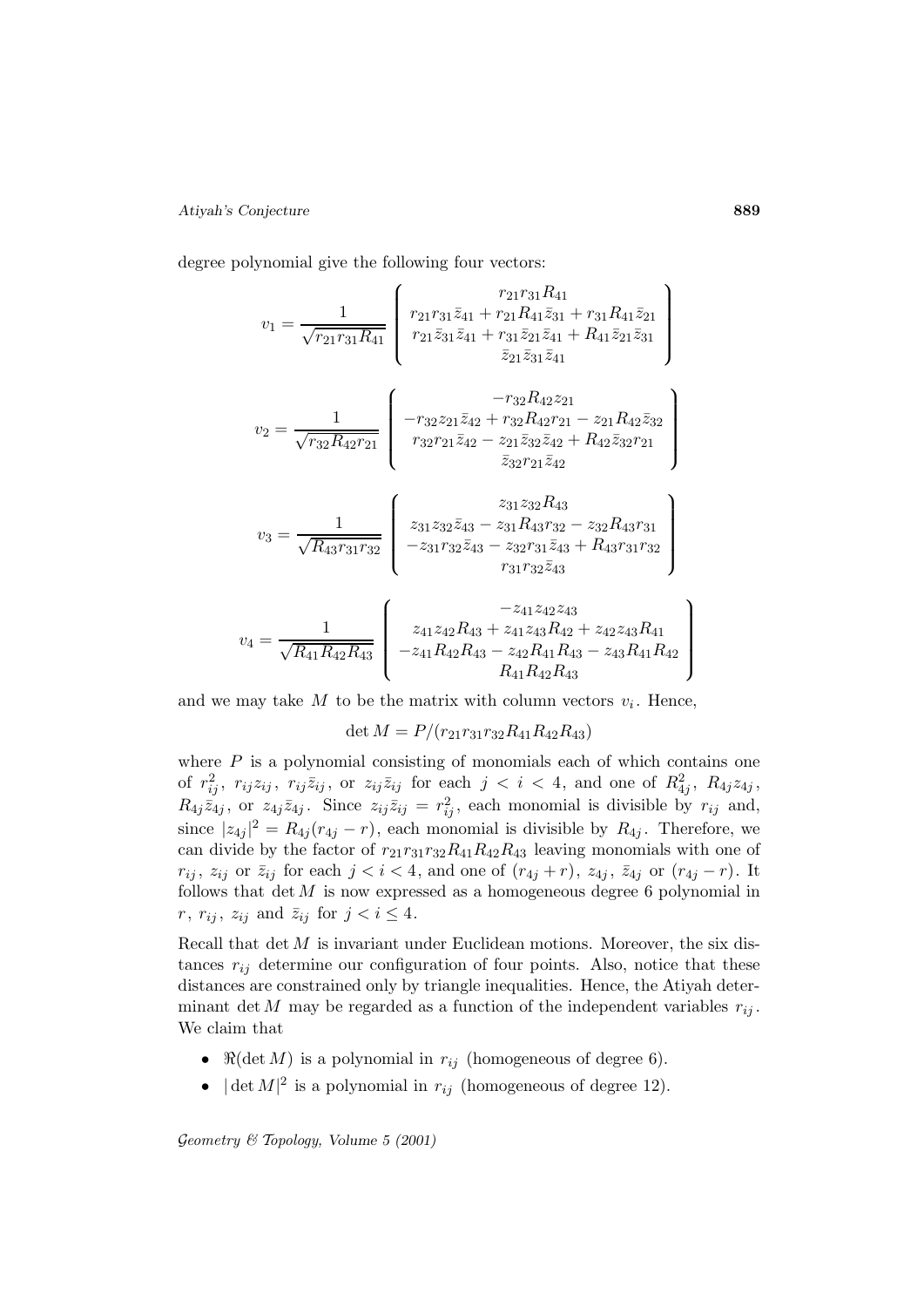Having done this we shall use the triangle inequalities on the four faces of our configuration to show that, in fact,  $\Re(\det M) > 0$ . This is more than sufficient to finish the proof.

It is convenient to set  $z_{ij} = -z_{ji}$  and  $r_{ij} = r_{ji}$  when  $j > i$ . The monomials in our expression for det M contain an equal number of  $z_{ij}$  and  $\bar{z}_{kl}$ . Consider the product  $z_{ij}\bar{z}_{kl}$ . There are two cases:

(i)  $\{i, j\}$  and  $\{k, l\}$  have an element in common (suppose  $l = j$ ):

$$
z_{ij}\bar{z}_{kj} = (1/2)\left(r_{ij}^2 + r_{kj}^2 - r_{ki}^2\right) + 2A_{ijk}\sqrt{-1}
$$
\n(3)

where  $A_{ijk}$ , defined by (3), equals plus or minus the area of the  $ijk$ <sup>th</sup> triangle under the projection  $\mathbb{R}^3 = \mathbb{R} \times \mathbb{C} \to \mathbb{C}$  onto the complex plane; (ii)  $\{i, j, k, l\} = \{1, 2, 3, 4\}$ :

$$
z_{ij}\bar{z}_{kl}=z_{ij}\bar{z}_{kj}z_{kj}\bar{z}_{kl}/r_{kj}^2
$$

and we can rewrite the numerator as in (i).

We claim that all quadratic expressions in the  $A_{ijk}$  may be written as polynomials in the  $r_{ij}$  and  $r^2$ . Specifically, when all four points lie in the complex plane, then one may verify that

$$
16A_{ijk}A_{ijl} = 2r_{ij}^2(r_{ik}^2 + r_{il}^2 - r_{kl}^2) - (r_{ij}^2 + r_{ik}^2 - r_{jk}^2)(r_{ij}^2 + r_{il}^2 - r_{jl}^2)
$$
 (4)

and when the fourth point lies off the plane  $(r > 0)$ , we replace  $r_{4j}^2$  by  $r_{4j}^2 - r^2$ .

Now, observe that our formulae so far for  $\Re(\det M)$  and  $(\Im(\det M))^2$  involve only quadratics expressions in  $A_{ijk}$ . If we substitute according to (4) and its non-planar version, we obtain rational expressions for  $\Re(\det M)$  and  $(\Im(\det M))^2$  in the seven quantities in  $r_{ij}$  and r, the denominator being a polynomial in the six variables  $r_{ij}$ . Recall that a reflection such as  $r \mapsto -r$ conjugates det  $M$ . Hence, we may drop all odd powers of  $r$  in the numerators, to obtain polynomials in  $r_{ij}$  and  $r^2$ .

Finally, we eliminate  $r^2$  from these expressions. This is possible by writing the volume V of the tetrahedron with vertices our four points in two different ways. On the one hand

$$
\begin{array}{rcl} 144V^2&=&-r_{21}^4r_{43}^2-r_{21}^2r_{43}^4-r_{32}^2r_{41}^4-r_{32}^4r_{41}^2-r_{31}^2r_{42}^2-r_{31}^2r_{42}^4\\&+r_{21}^2r_{43}^2r_{31}^2+r_{21}^2r_{43}^2r_{41}^2-r_{21}^2r_{42}^2r_{41}^2+r_{21}^2r_{42}^2r_{43}^2\\&+r_{21}^2r_{42}^2r_{31}^2+r_{21}^2r_{32}^2r_{43}^2-r_{21}^2r_{32}^2r_{31}^2+r_{32}^2r_{42}^2r_{41}^2\\&+r_{31}^2r_{42}^2r_{41}^2+r_{32}^2r_{43}^2r_{41}^2-r_{32}^2r_{42}^2r_{43}^2+r_{32}^2r_{42}^2r_{31}^2\\&+r_{31}^2r_{42}^2r_{43}^2+r_{32}^2r_{31}^2r_{41}^2-r_{31}^2r_{43}^2r_{41}^2+r_{21}^2r_{32}^2r_{41}^2.\end{array}
$$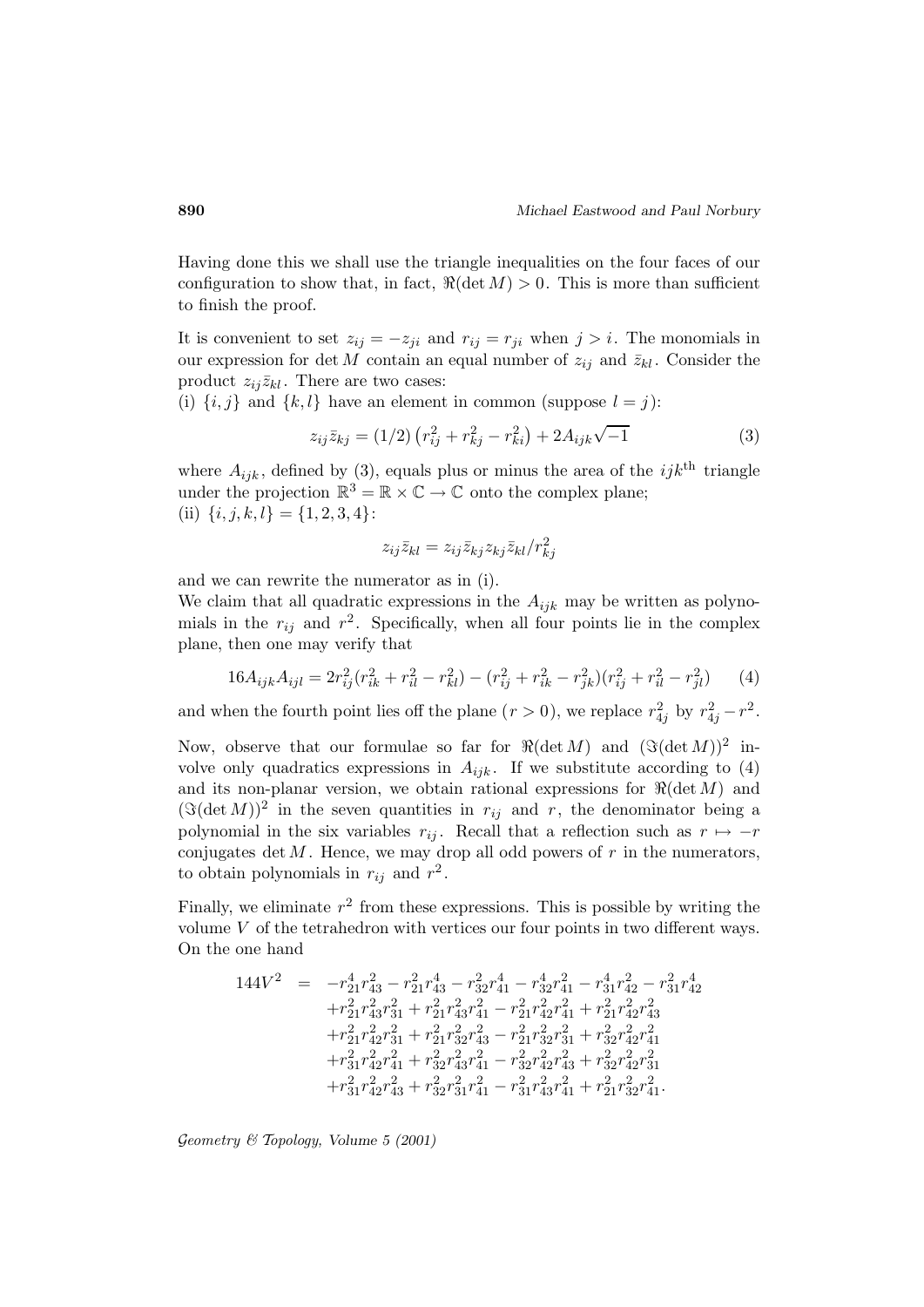#### *Atiyah's Conjecture* **891**

On the other hand, let A denote the area of the triangular base in  $\mathbb{C}$ . Then

$$
16A^2=2r_{21}^2r_{31}^2+2r_{21}^2r_{32}^2+2r_{31}^2r_{32}^2-r_{21}^4-r_{31}^4-r_{32}^4\\
$$

and  $V = rA/3$ . We may therefore replace  $r^2$  by  $9V^2/A^2$ , as required.

Thus, we may conclude that  $\Re(\det M)$  and  $(\Im(\det M))^2$  are rational functions of the variables  $r_{ij}$  but, if we now clear any common factors, we claim they are, in fact, polynomials. To see this, notice that in (ii) we had a choice when we introduced  $\bar{z}_{kj}z_{kj}/r_{kj}^2$ . We could have insisted that  $\{k, j\} \subset \{1, 2, 3\}$ . Then the denominators of  $\Re(\det M)$  and  $(\Im(\det M))^2$  would not involve  $r_{4j}$ . However,  $\det M$  does not see the ordering of our four points. Hence, if  $r_{4j}$  are omitted from the denominators, then so are all variables  $r_{ij}$ , as required.

It remains to calculate these polynomials. We did this using Maple<sup> $\sharp$ </sup> and found that  $\Re(\det M)$  is a homogeneous polynomial of degree 6 with 226 terms and  $|\det M|^2$  is a homogeneous degree 12 polynomial with 4500 terms. We claim that  $\Re(\det M) > 0$ . To see this, we can rewrite the output of the Maple calculation as follows:

$$
\Re(\det M) = 64r_{21}r_{31}r_{32}r_{41}r_{42}r_{43} - 4d_3(r_{21}r_{43}, r_{31}r_{42}, r_{32}r_{41}) +12 \operatorname{av} (r_{41}((r_{42} + r_{43})^2 - r_{32}^2)d_3(r_{21}, r_{31}, r_{32})) + 288V^2.
$$

Here,  $d_3(a, b, c)$  is the polynomial (2) and av denotes the operation of averaging a polynomial in  $r_{ij}$  under the action of  $S_4$  on the vertices of our tetrahedron: for example,

$$
av(r_{21}) = (r_{21} + r_{31} + r_{32} + r_{41} + r_{42} + r_{43})/6
$$
  

$$
av(r_{21}r_{43}) = (r_{21}r_{43} + r_{31}r_{42} + r_{41}r_{32})/3.
$$

The final two terms are non-negative since the triangle inequality gives

 $(r_{42} + r_{43})^2 \ge r_{32}^2$  and  $d_3(r_{21}, r_{31}, r_{32}) \ge 0$ ,

and the square of the volume is non-negative. To estimate the other terms we may use the easily verified inequality

$$
abc \ge d_3(a, b, c), \quad \forall \ a, b, c \ge 0.
$$

In conclusion,

$$
\Re(\det M) \ge 60r_{21}r_{31}r_{32}r_{41}r_{42}r_{43} > 0,
$$

as required. This is nearly enough for a stronger conjecture of Atiyah and Sutcliffe [3, Conjecture 2] that  $|\det M| \geq 64r_{21}r_{31}r_{32}r_{41}r_{42}r_{43}$ .  $\Box$ 

 $^{\sharp}\mathrm{The\ program\ is\ at:\ ftp://ftp.maths.addlaide.edu.au/meastwood/maple/points}$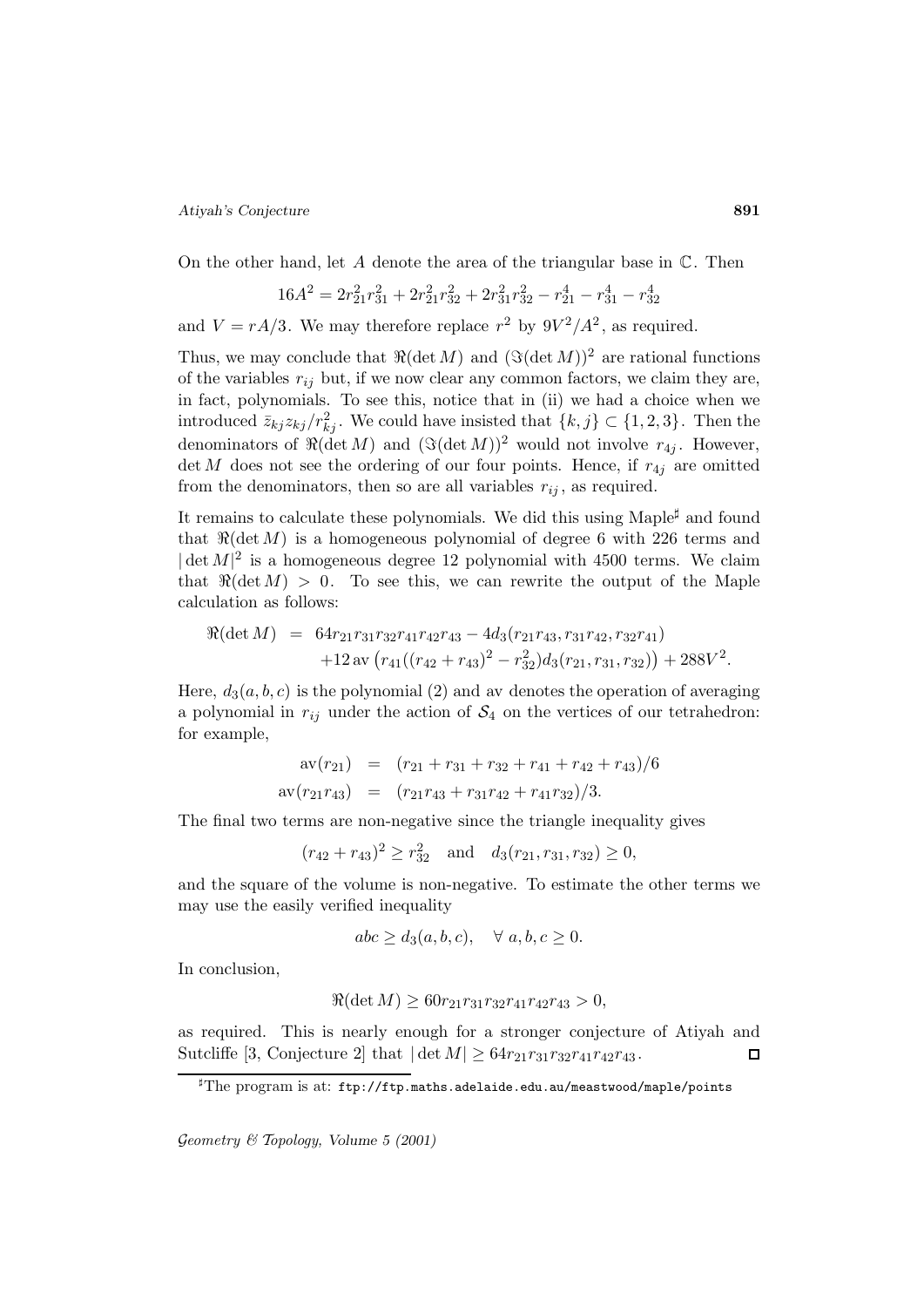A third conjecture of Atiyah and Sutcliffe [3, Conjecture 3] can be expressed in the four point case in terms of polynomials in the edge lengths as:

$$
|\det M|^2 \ge \prod_1^4 (d_3(r_{ij}, r_{ik}, r_{jk}) + 8r_{ij}r_{ik}r_{jk})
$$

where the product runs over the four faces of the tetrahedron and the left hand side is known explicitly. We have been unable to prove this conjecture even in the case that the four points lie in a plane (in which case  $|\det M|$  can be replaced by the simpler expression  $\Re(\det M)$  given above).

### **3 The planar case**

Atiyah's basic conjecture is unresolved in general, even when the  $n$  points lie in a plane (in which case recall that det  $M$  is real). Reasoning analogous to the case of four points gives the following.

**Theorem 2** *The Atiyah determinant of* n *points in a plane can be expressed as a rational function in the distances between the points.*

**Proof** Again, we can express  $z_{ij}\bar{z}_{kl}$  as a rational function in the  $r_{ij}$  and  $A_{ijk}$ . It is no longer true that quadratic expressions in the  $A_{ijk}$  are polynomials in the  $r_{ij}$ . Instead they are rational functions in the  $r_{ij}$ . This uses the same trick of introducing new points in common between two triangles in order to apply  $(4)$ :

$$
A_{ijk}A_{lmn} = \frac{(A_{ijk}A_{ijn})(A_{imn}A_{lmn})}{A_{ijn}A_{imn}}.
$$

In the general four point case, the distances  $r_{ij}$  acted as variables. The denominator was too small to be appropriately symmetrical and therefore had to divide the numerator, leaving a polynomial rather than a rational function. In the planar case (and also in the general case with more than four points), the distances between points satisfy a set of polynomial constraints. Symmetry arguments are no longer valid and expressions for the determinant are no longer unique. We suspect, however, that there is a polynomial expression.

**Acknowledgements** Support from the Australian Research Council and the Mathematical Sciences Research Institute is gratefully acknowledged. Research at MSRI is supported in part by NSF grant DMS-9701755.